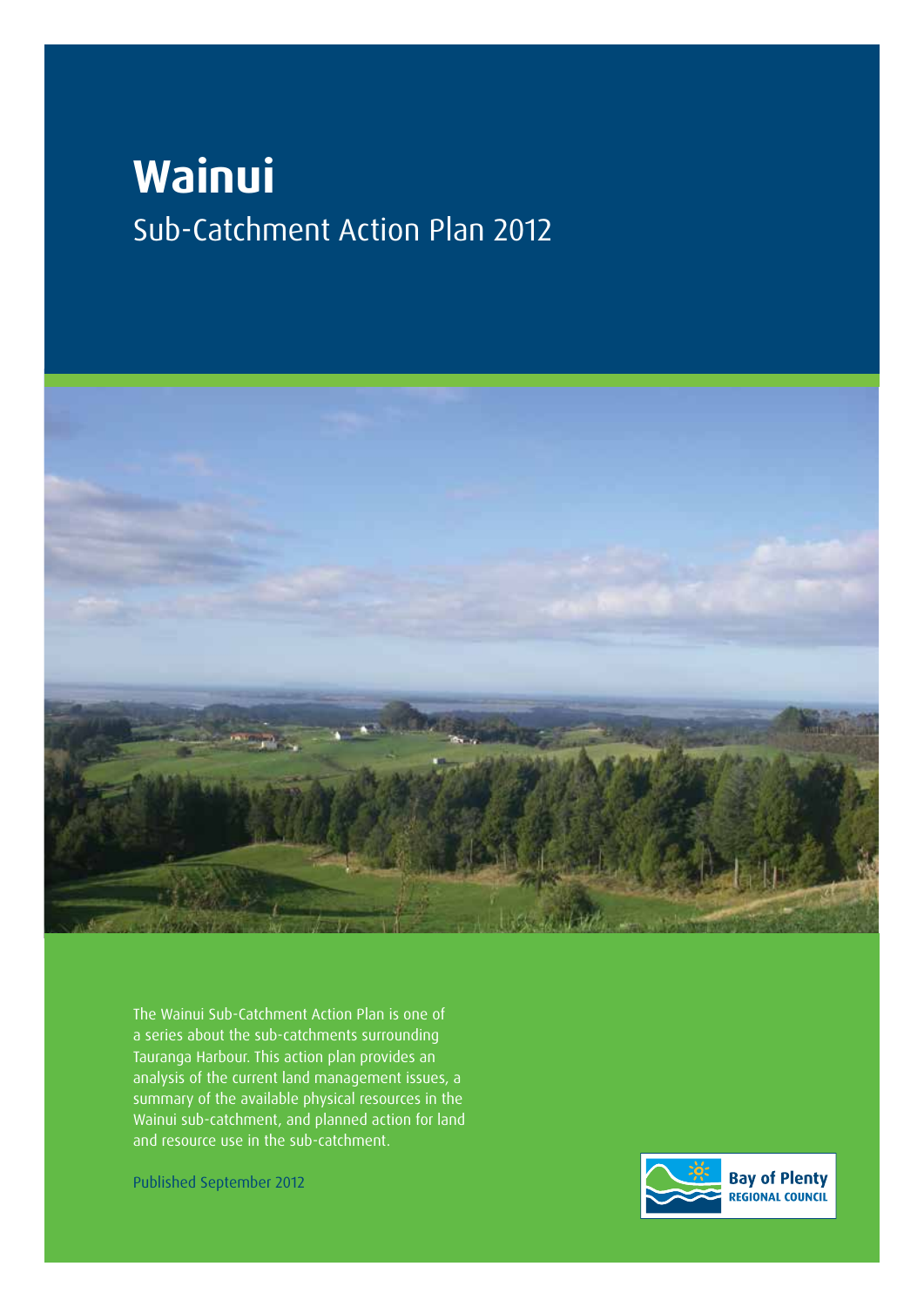## **Introduction**

The Wainui sub-catchment is 13 km north-west of Tauranga and located between Esdaile and Work Roads. It is 5058 hectares and for planning purposes incudes the Apata subcatchment. The catchment area flows from the Kaimai Range in the southwest to Tauranga Harbour in the northeast. The Wainui sub-catchment is part of the Tauranga ecological district.

The sub-catchment is about 18 km long and five km wide. It includes 191 km of stream margins and 12 km of harbour margin. The primary waterway in the sub-catchment is the Wainui River. There are four named tributary streams (Waitioka, Parapara, Pahangahanga, and Kaipoko) and numerous unnamed tributaries. The Wainui River and its tributaries are classified as aquatic ecosystem streams.

The most widely spread class of vegetation cover in the sub-catchment is pastoral vegetation at 47 percent of total area. It is found mostly in the middle and lower sections of the sub-catchment. Indigenous land cover (bush) is mainly in the upper sub-catchment (41 percent), and horticultural land cover (nine percent) is only in the lower sub-catchment.

Sub-catchment soils are derived from air-fall ash and belong to the Katikati soil series. Soils on the stream flats are recent and consist of fluvial sands, silts, gravels and boulders. The geology of the sub-catchment is derived from weathered rhyolitic and andesitic tephra on andesites. These soils are versatile with no rooting barrier, however the physical structure is poor and soils are vulnerable to erosion under poor vegetation cover or intensive land-use.



*Source: BOPRC, ESRI, i-cubed, USGS, NASA, NOA*



*Source: BOPRC, ESRI, i-cubed, USGS, NASA, NOA*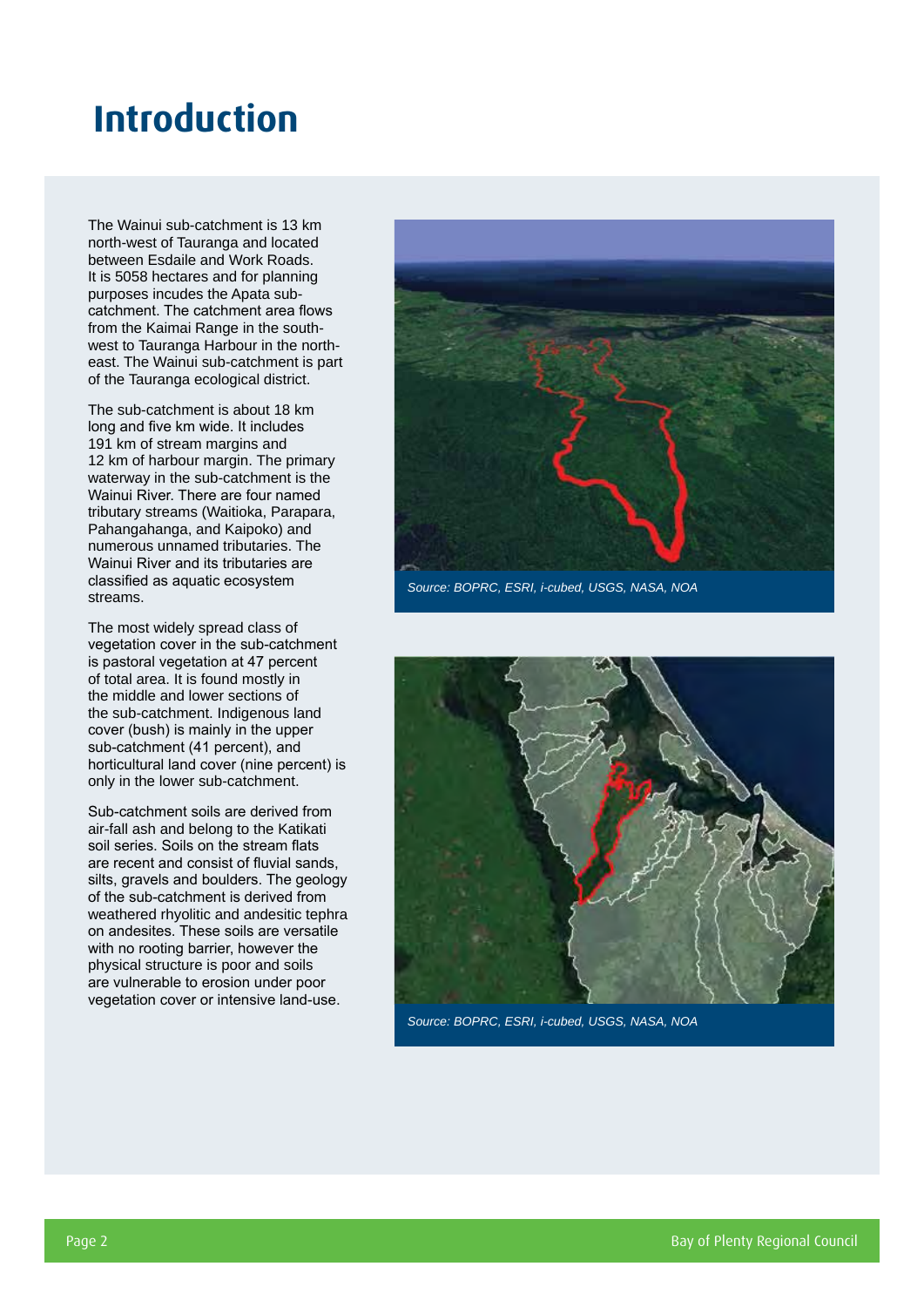# **Land management**

### What is the problem?

Soil has been and continues to be lost from the Tauranga Harbour catchment at moderate to high rates, especially where steep land is subject to cattle or deer grazing, or where earthworks are not carefully managed. Soil quality has not been monitored in the Wainui sub-catchment, but results from other similar Bay of Plenty sites indicate generally healthy soils, with the exception of high levels of nitrogen on sheep, beef and deer farms, and excessively high levels on dairy farms. While positive from a production perspective, high nitrogen levels represent a risk to water quality through leaching and eutrophication.

Soils on kiwifruit orchards have healthy nitrogen levels but very high and increasing levels of phosphorus. While phosphates do not leach in the same way as nitrogen, they still represent a significant risk to water quality if washed into waterways by erosion.

Livestock access to a stream or wetland, or the area immediately around them, degrades water quality by increasing nutrients, faecal matter and sediment in the waterway. Stock access can increase stream bank erosion by stock treading and damaging soil structure, and by eating and degrading vegetation on the stream bank.

Water quality may also be degraded by excess nutrients in streams from fertilisers, farm runoff and urine patch leaching. Sediment can enter waterways from major construction sites (such as subdivision and roading) and forestry at harvest time. These and other pollutants are generally unintentional by-products of activities such as farming and construction.

### What will we (Bay of Plenty Regional Council) do about it?

- Promote riparian margin fencing to exclude stock and protect water quality.
- Promote and help landowners plant riparian margins to act as filters and help reduce pollutants entering streams through surface runoff.
- Encourage stock stream crossings, such as bridges, to protect the water quality of streams.
- Support retirement of steep erodible land.
- Protect existing indigenous biodiversity.
- Protect existing wetlands.
- Work with landowners, other agencies and other sections of Regional Council to ensure consistent land and water quality management.

#### **Current riparian margin fencing protection:**



*The stock excluded figure indicates those streams that are fenced off or land that is currently not available for stock grazing e.g horticulture, forestry, and native bush.*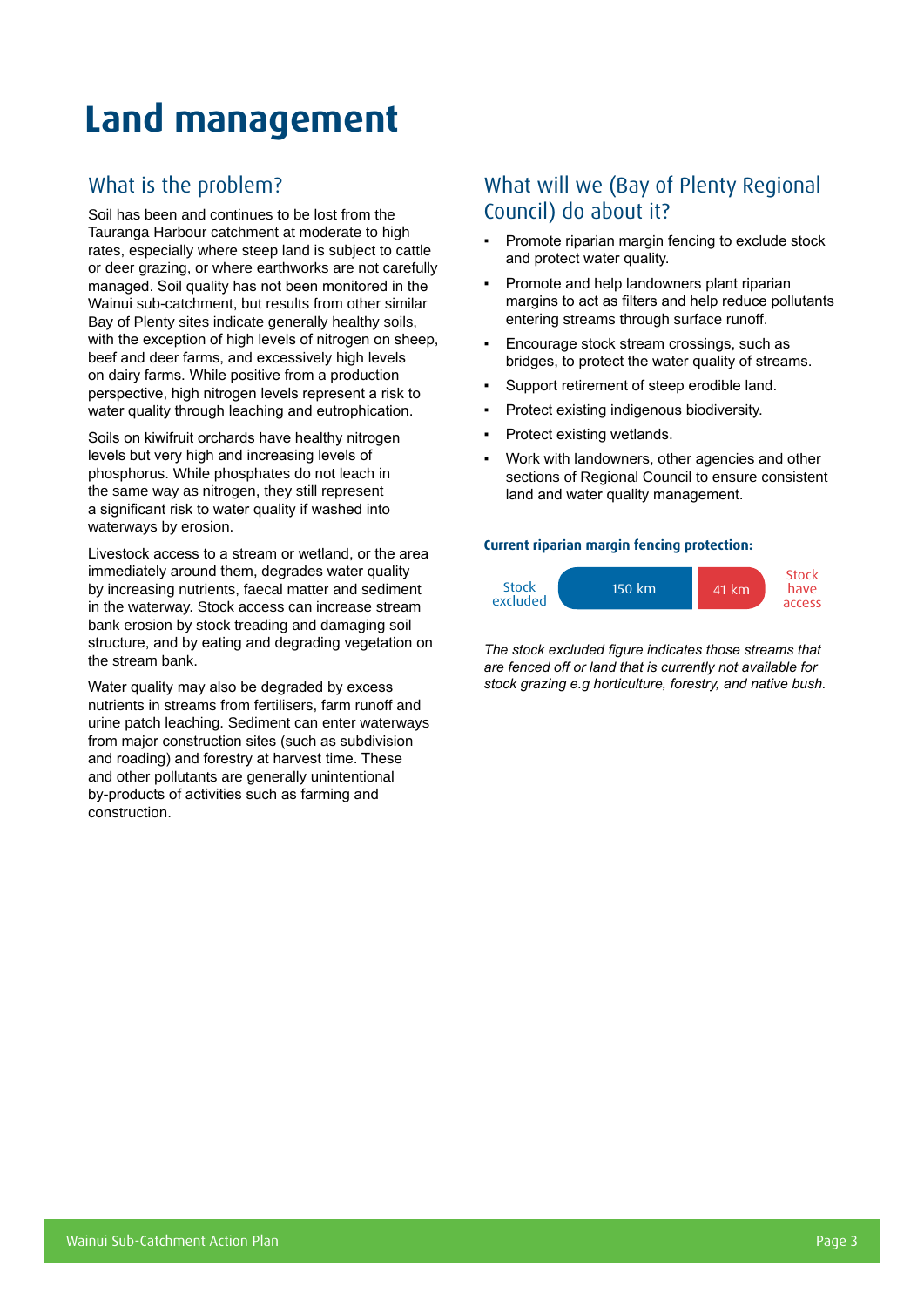### Land use capability classification in the Wainui sub-catchment

Sustainable land use and management is essential to ensure the Bay of Plenty maintains clean waterways, productive soils and indigenous biodiversity. How the land is used and managed can have a direct effect on its potential long-term sustainability.

The majority of land in this sub-catchment is Land Use Capability (LUC) Class 6 - rolling and steep landscapes. Both LUC Class 6 and 7 lands are in the middle and upper catchment. Highly productive LUC Class 2, 3 and 4 - gentle to rolling lands - are primarily in the lower catchment.





*Land use capability classification in the Wainui sub-catchment*

| LUC Class | <b>LUC Units</b>                   | <b>Percent</b> |
|-----------|------------------------------------|----------------|
|           | 2e 1                               | 3              |
| 3         | 3e 1, 3w 1                         | 5              |
|           | 4e 1, 4e 9                         | 29             |
| 6         | 6e 1, 6e 2, 6e 2+4e 1, 6e 11, 6w 1 | 56             |
|           | 7e 8                               | ี              |

### Erosion risk in the Wainui sub-catchment

A high proportion of Land Use Capability Class 6 land in the Wainui sub-catchment is medium-risk erosion-prone land due to pastoral land use.





**Exotic forest** Medium 2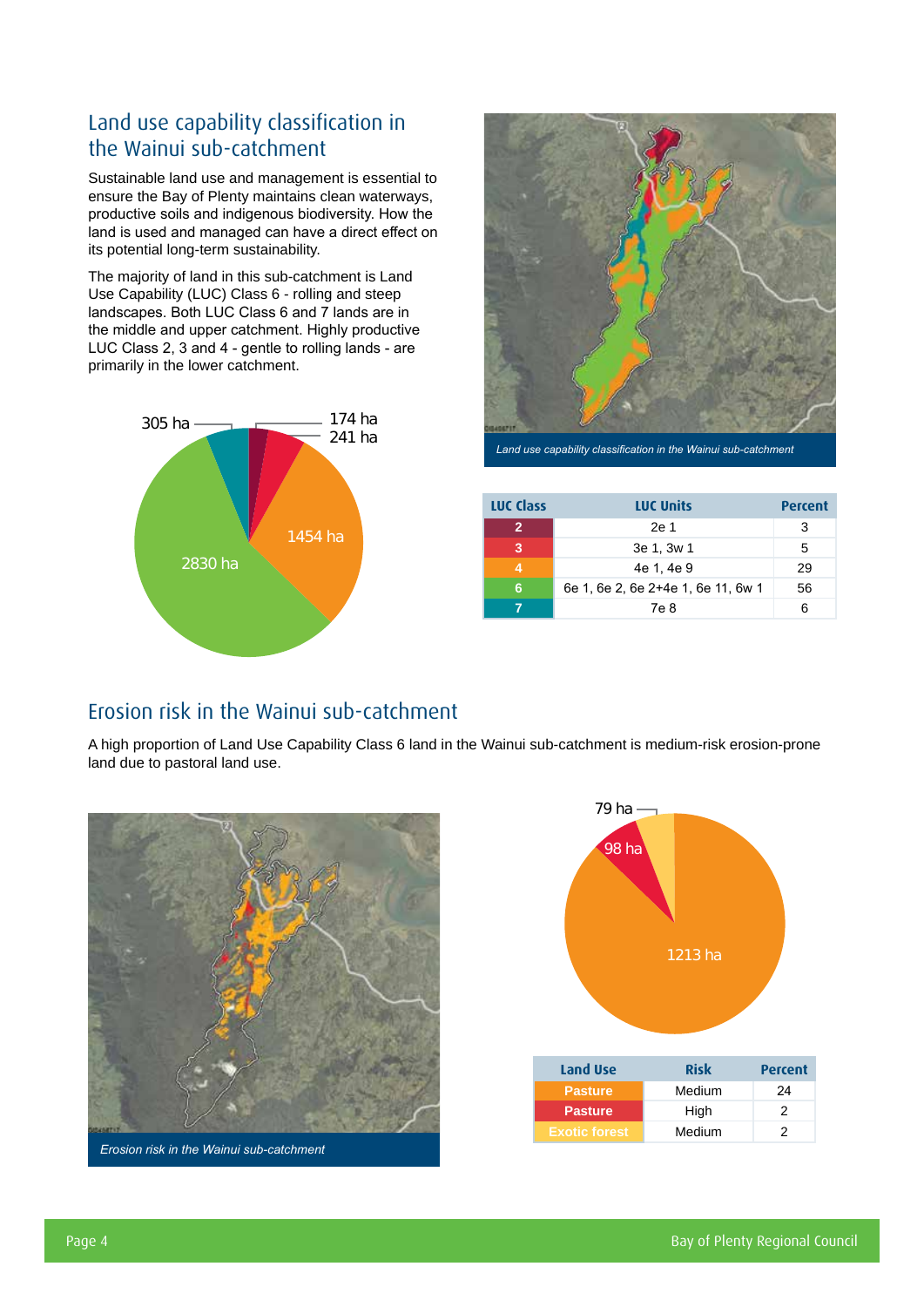## Land cover in the Wainui sub-catchment





## Existing protection status in the Wainui sub-catchment



*Existing protection status in the Wainui sub-catchment*



| Class                   | <b>Percent</b> |  |  |  |
|-------------------------|----------------|--|--|--|
| <b>DOC</b>              | 19             |  |  |  |
| <b>BOPRC Covenant</b>   | 1              |  |  |  |
| Nga Whenua Rāhui        | 8              |  |  |  |
| QEII                    | 1              |  |  |  |
| <b>District Reserve</b> | 1              |  |  |  |
| <b>WBOPDC Covenant</b>  | 2              |  |  |  |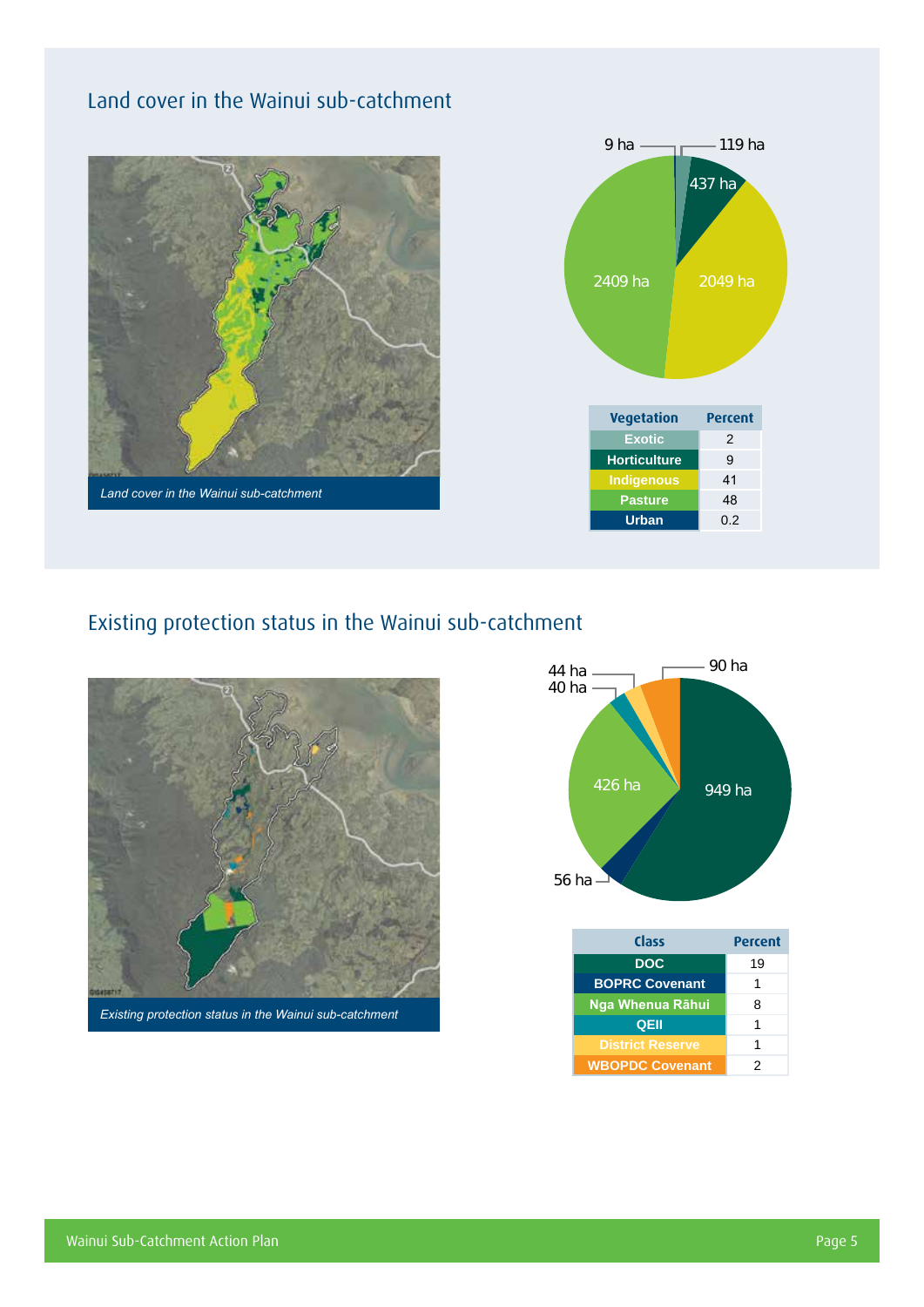## **Land management survey 2011**

### Field work

In developing the Wainui Sub-Catchment Action Plan, Bay of Plenty Regional Council undertook field surveys of 21 properties in the catchment area in April and October 2011. The properties surveyed covered 33 percent of the catchment.

Priority was given to large properties that had waterways flowing through them or along their boundary. Areas with formal protection were not surveyed as they already had action plans in place.

Field work included an assessment of land use, steam margins, erosion features and biodiversity features.

The table summarises the field work:

| Land use                        | Type and rationale<br>Land Use Capability classification<br>based on physical resources                                                                                                                |
|---------------------------------|--------------------------------------------------------------------------------------------------------------------------------------------------------------------------------------------------------|
| <b>Stream</b><br>margins        | Protection measures (if any)<br>٠<br>General condition and upkeep<br>٠<br>Estimated length (both protected and<br>unprotected)<br>GPS track of any stream channels not<br>evident in GIS database maps |
| <b>Erosion</b><br>features      | Estimated size and trend direction<br>Photographs and GPS points (either at<br>feature or where the photo was taken)                                                                                   |
| <b>Biodiversity</b><br>features | Estimated extent of land area covered<br>and the type of vegetation (e.g. native,<br>introduced species)                                                                                               |

### Land owner feedback

Bay of Plenty Regional Council, NZ Landcare Trust and Department of Conservation met with land owners on 11 July 2011 to gather their concerns, challenges and priorities.

#### **Priority 1 - Water Quality**

- Fencing to stop stock ingress.
- Nutrient loads.

#### **Priority 2 – Cost and Funding issues**

- Cost of maintaining riparian strips (weed control).
- Insufficient finance for fencing and planting for some landowners.
- On-going financial assistance to complete and maintain the fencing and weed control so the effect is universal.
- Cost of establishment of riparian protection.
- Funding or plants needed to plant filter belts along river fringe to improve water quality.
- Riparian fencing cost and planting advice.
- Planning to fence adequately with regards to topography, contour, maintenance, security from poachers.
- Cost of weed control in waterways (e.g. gorse, pampas, blackberry).

#### **Priority 3 - Mangroves /sedimentation**

- Extent of mangrove growth in the estuary.
- Sedimentation.

#### **Priority 4 –** Communication

▪ All property owners' involvement in riparian protection.

#### **Priority 5 –** Land maintenance and erosion control

▪ Logs falling off slips/erosion in upper catchment, clogging swimming holes and trapping sediment and kayakers.

#### **Priority 6 – All harbour users sharing responsibility**

The rural landowner is subsidising the urban water users with no input.

#### **Priority 7 –** Sub-catchment management

- Planting the riparian edges using suitable plants regarding topography. Perhaps need a specific nursery plan / council management plan.
- Western Bay of Plenty District Council should have a subdivision requirement that waterways be fenced off.

#### **Priority 9 - Increasing native fish stocks**

To make Wainui a whitebaiting-free river to increase the native fish stocks.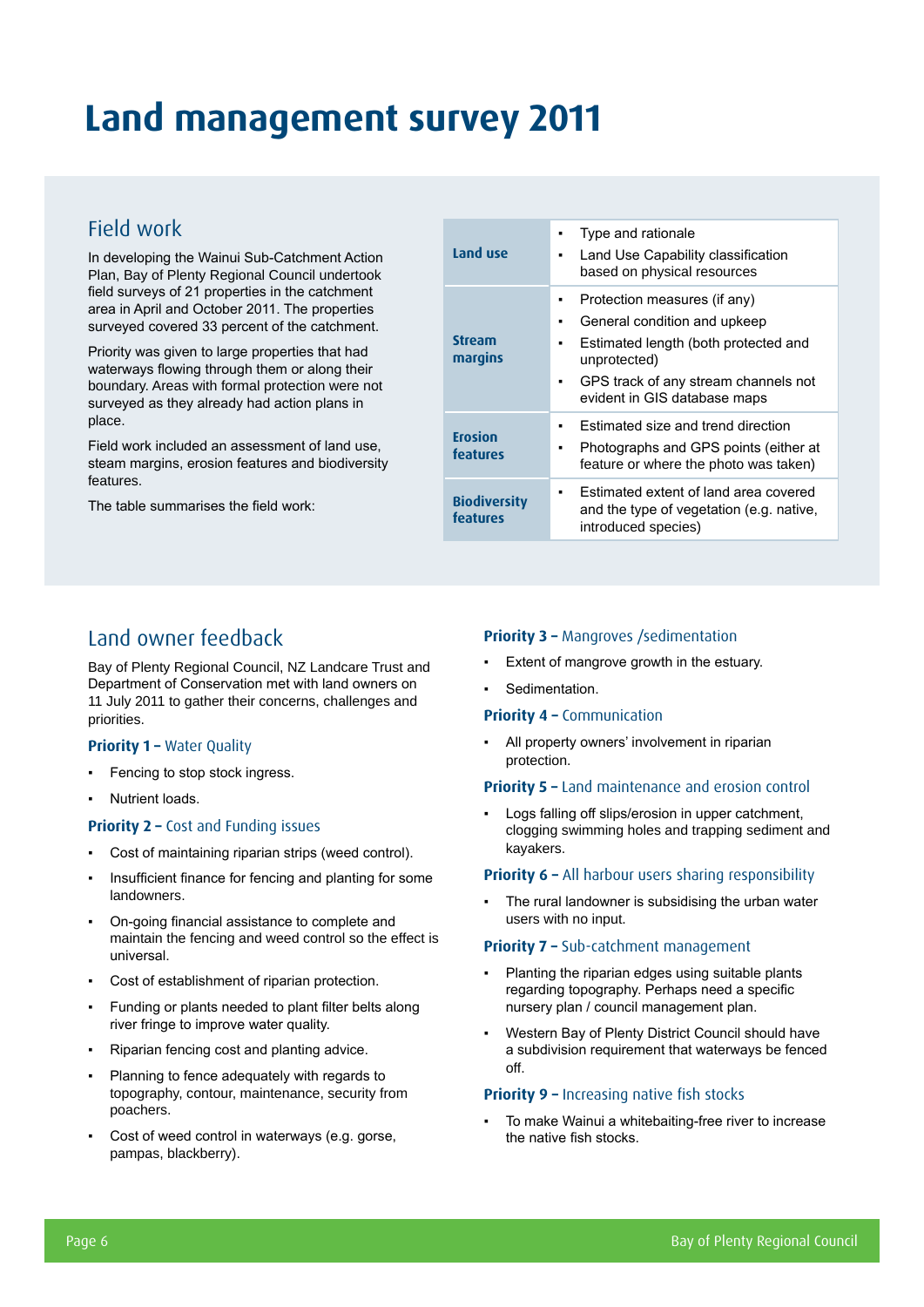## Iwi/hapū feedback

"Ngāi Tamawhariua hapū tautoko the efforts of Regional Council to improve the mauri and water quality of rivers within our rohe, and Tauranga Moana in general. In particular, Ngāi Tamawhariua support actions that will restore the health and abundance of traditional kai such

as tuna and watercress. We would love to see people heading down to swim in the river as we used to. Clean water to swim and healthy kai stocks are indicators of good stream health from our perspective".

## **Actions**

Three main land management issues were identified, common to the surveyed properties, in the Wainui sub-catchment. These are set out below, with actions proposed to maintain and improve riparian protection, reduce erosion and unsuitable land use and reduce biodiversity loss within the catchment area, and who is can help implement the actions.

### Land management issues and solutions

| <b>Actions</b>                                                                                                                                                                                                                                                                                                                                                                                                                                                                                                                                                                                                                                                                                                    | <b>Milestones</b>                                                                                                                                                        | <b>Who is involved?</b>                                                                                                                                                                                                                                                                                             |  |  |
|-------------------------------------------------------------------------------------------------------------------------------------------------------------------------------------------------------------------------------------------------------------------------------------------------------------------------------------------------------------------------------------------------------------------------------------------------------------------------------------------------------------------------------------------------------------------------------------------------------------------------------------------------------------------------------------------------------------------|--------------------------------------------------------------------------------------------------------------------------------------------------------------------------|---------------------------------------------------------------------------------------------------------------------------------------------------------------------------------------------------------------------------------------------------------------------------------------------------------------------|--|--|
| <b>Improving riparian protection</b><br>Work with landowners to apply sustainable land use methods and practices<br>to maintain and/or repair streambanks and to improve water quality.<br>Remove all stock access to streams, fence remaining 41 km and promote<br>×,<br>planting of riparian margins to eliminate the effects of livestock, polluted<br>water runoff and erosion.<br>Begin stream margin remedial works such as bank re-contouring, riparian<br>planting and engineering works - using relevant legislation relating to<br>riparian management.<br>Identify site-specific solutions.<br>$\blacksquare$                                                                                          | 2.5 km of new<br>riparian fencing<br>per year<br>1 km of riparian<br>planting per<br>year                                                                                | Bay of Plenty<br>$\blacksquare$<br>Regional Council<br>Landowners<br>Western Bay of<br><b>Plenty District</b><br>Council<br>NZ Landcare<br>$\blacksquare$<br>Trust working with<br>community care<br>groups                                                                                                         |  |  |
| <b>Improve erosion control and appropriate land use practices</b><br>Apply property level management plans to LUC class 6 & 7 pastoral and<br>forestry land that has been identified as eroding or at risk of eroding.<br>Promote the need for land use change on LUC class 7 land pastoral land -<br>$\blacksquare$<br>advocate land retirement, forestry and suitable stock regimes.<br>Work with landowners to apply soil and water conservation methods and<br>good land management practice to maintain and/or repair landscapes.<br>Increase the awareness of cattle and deer at high stocking rates on<br>٠<br>steeper slopes.<br>Ensure that landowners apply appropriate land management practices.<br>٠ | 30 properties<br>with 'at risk'<br>land have<br>management<br>plans by 2022                                                                                              | Bay of Plenty<br>$\blacksquare$<br>Regional Council<br>Landowners<br>$\blacksquare$<br>Western Bay of<br>$\blacksquare$<br><b>Plenty District</b><br>Council<br>Department of<br>Conservation<br>NZ Landcare<br>Trust working with<br>community care<br>groups                                                      |  |  |
| <b>Improve biodiversity protection and enhancement</b><br>Advocate further covenanted areas within the sub-catchment.<br>Continue tree planting on private land in native or non-invasive exotic<br>species.<br>Liaise with Waikato Regional Council and Department of Conservation<br>٠<br>on coordinating management of the Kaimai Mamaku Range and its<br>catchments as part of the Kaimai Catchments Project.<br>Work with landowners and community groups to protect identified<br>$\blacksquare$<br>biodiversity areas in the sub-catchment by establishing native plant<br>populations and controlling nuisance populations of pest plants and<br>animals.                                                 | By 2022 an<br>additional<br>23 sites.<br>including the<br>3 High Value<br>Ecological<br>Value sites are<br>managed for<br>biodiversity<br>protection and<br>enhancement. | Bay of Plenty<br>$\blacksquare$<br>Regional Council<br>Landowners<br>Western Bay of<br><b>Plenty District</b><br>Council<br>Department of<br>$\blacksquare$<br>Conservation<br><b>Community Care</b><br>$\blacksquare$<br>Groups<br>NZ Landcare<br>$\blacksquare$<br>Trust working with<br>community care<br>groups |  |  |